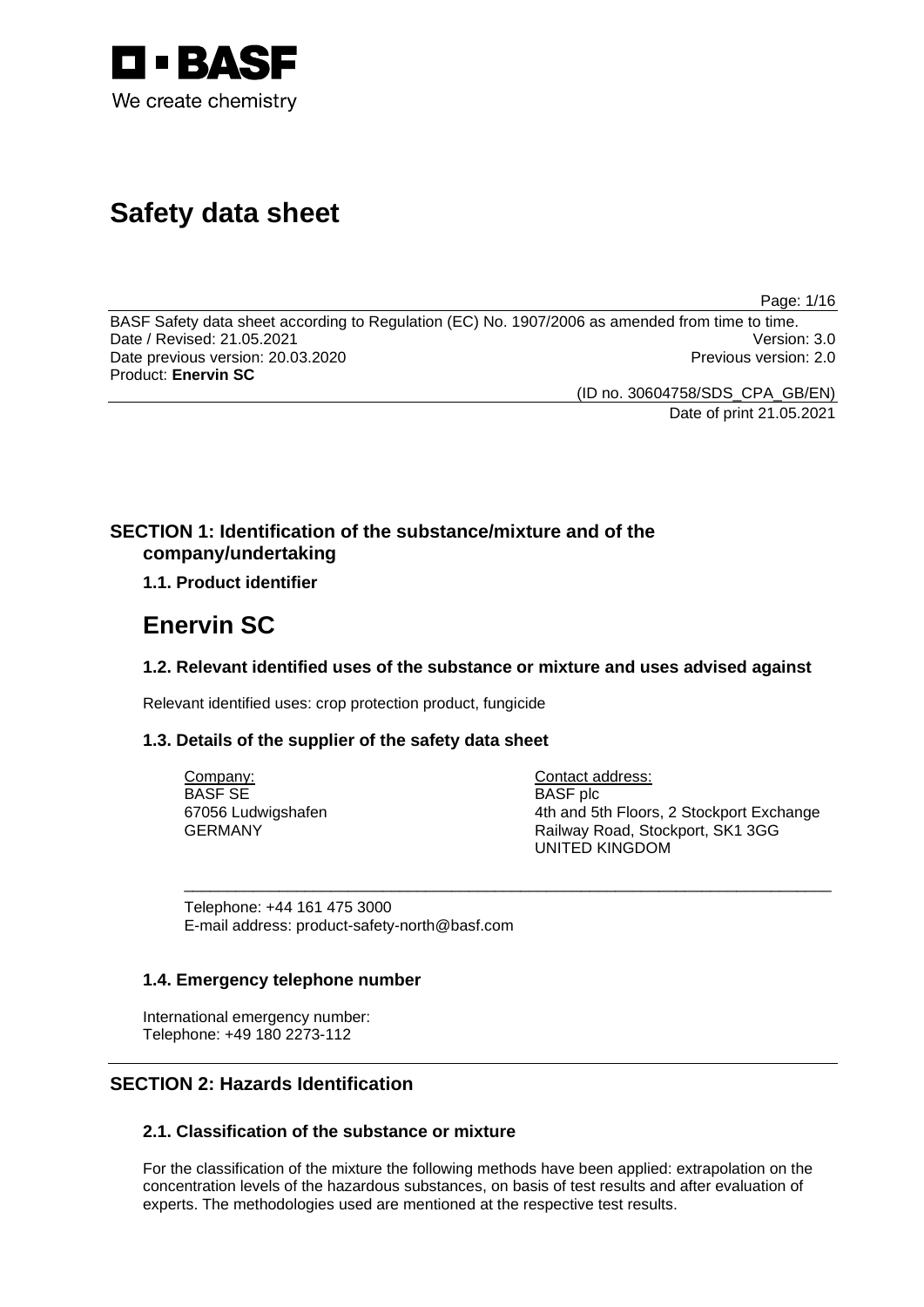Page: 2/16

BASF Safety data sheet according to Regulation (EC) No. 1907/2006 as amended from time to time. Date / Revised: 21.05.2021 Version: 3.0 Date previous version: 20.03.2020 **Previous version: 2.0** Previous version: 2.0 Product: **Enervin SC** 

> (ID no. 30604758/SDS\_CPA\_GB/EN) Date of print 21.05.2021

According to Regulation (EC) No 1272/2008 [CLP]

Skin Sens. 1A **H317 May cause an allergic skin reaction**.<br>Aquatic Chronic 2 **H411 Toxic to aquatic life with long lasting** H411 Toxic to aquatic life with long lasting effects.

For the classifications not written out in full in this section the full text can be found in section 16.

## **2.2. Label elements**

Globally Harmonized System (GHS) in accordance with UK regulations.

Pictogram:



Signal Word: Warning

| <b>Hazard Statement:</b><br>H317<br>H411<br><b>EUH401</b> | May cause an allergic skin reaction.<br>Toxic to aquatic life with long lasting effects.<br>To avoid risks to human health and the environment, comply with the                             |
|-----------------------------------------------------------|---------------------------------------------------------------------------------------------------------------------------------------------------------------------------------------------|
|                                                           | instructions for use.                                                                                                                                                                       |
| <b>Precautionary Statement:</b>                           |                                                                                                                                                                                             |
| P <sub>101</sub>                                          | If medical advice is needed, have product container or label at hand.                                                                                                                       |
| P102                                                      | Keep out of reach of children.                                                                                                                                                              |
| P <sub>103</sub>                                          | Read carefully and follow all instructions.                                                                                                                                                 |
| Precautionary Statements (Prevention):                    |                                                                                                                                                                                             |
| P280                                                      | Wear protective gloves.                                                                                                                                                                     |
| P <sub>261</sub>                                          | Avoid breathing mist or vapour or spray.                                                                                                                                                    |
| P272                                                      | Contaminated work clothing should not be allowed out of the workplace.                                                                                                                      |
| Precautionary Statements (Response):                      |                                                                                                                                                                                             |
| P302 + P352                                               | IF ON SKIN: Wash with plenty of soap and water.                                                                                                                                             |
| P333 + P313                                               | If skin irritation or rash occurs: Get medical attention.                                                                                                                                   |
| P362 + P364                                               | Take off contaminated clothing and wash it before reuse.                                                                                                                                    |
| P391                                                      | Collect spillage.                                                                                                                                                                           |
| Precautionary Statements (Disposal):                      |                                                                                                                                                                                             |
| P <sub>501</sub>                                          | Dispose of contents/container to a licensed hazardous-waste disposal<br>contractor or collection site except for empty clean containers which can<br>be disposed of as non-hazardous waste. |
|                                                           |                                                                                                                                                                                             |

According to Regulation (EC) No 1272/2008 [CLP]

Hazard determining component(s) for labelling: ametoctradine (ISO); 5-ethyl-6 octyl[1,2,4]triazolo[1,5-α]pyrimidin-7-amine, 2-methylisothiazol-3(2H)-one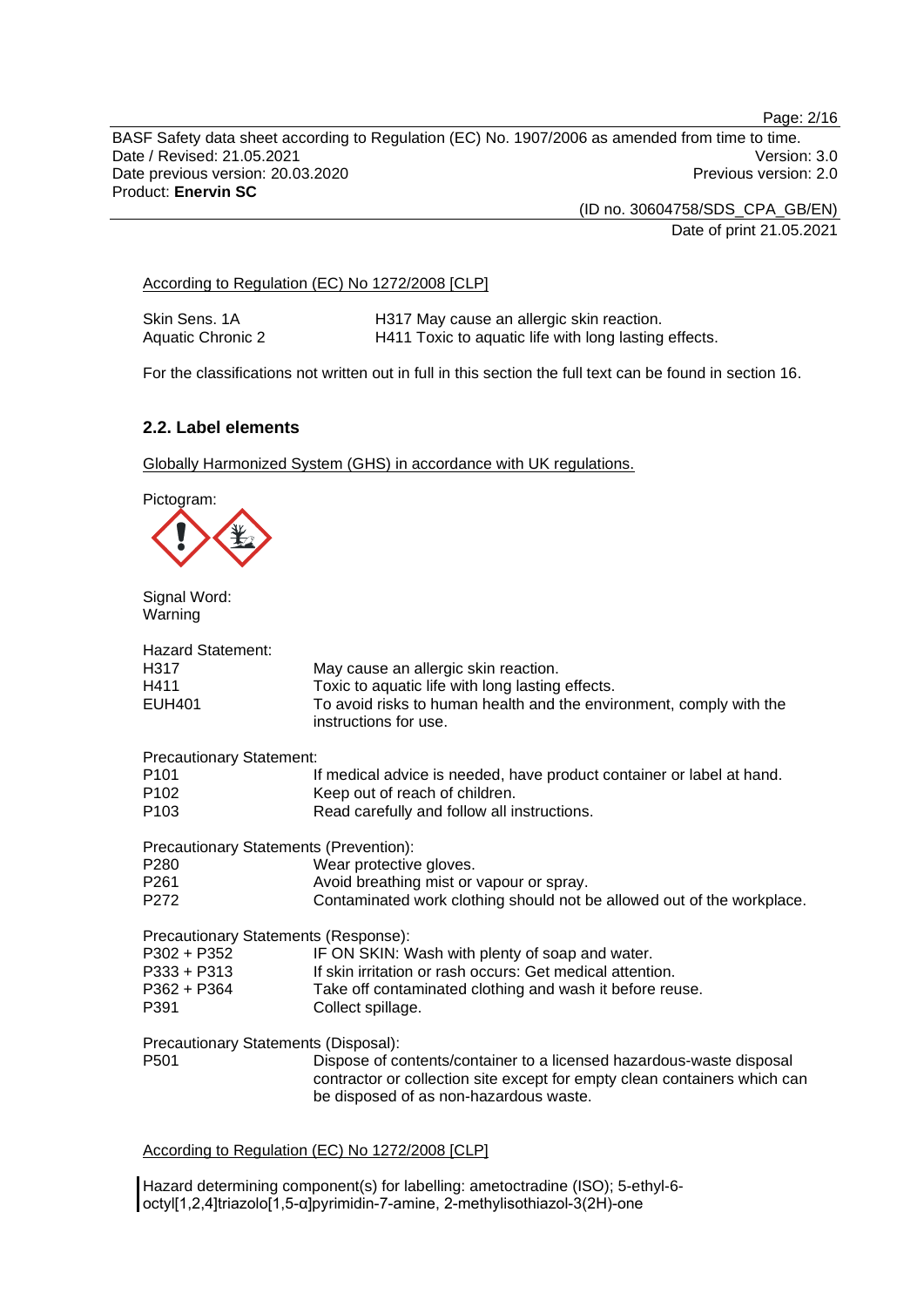BASF Safety data sheet according to Regulation (EC) No. 1907/2006 as amended from time to time. Date / Revised: 21.05.2021 **Version: 3.0** Date previous version: 20.03.2020 **Previous version: 2.0** Previous version: 2.0 Product: **Enervin SC** 

> (ID no. 30604758/SDS\_CPA\_GB/EN) Date of print 21.05.2021

## **2.3. Other hazards**

According to Regulation (EC) No 1272/2008 [CLP]

See section 12 - Results of PBT and vPvB assessment.

If applicable information is provided in this section on other hazards which do not result in classification but which may contribute to the overall hazards of the substance or mixture.

## **SECTION 3: Composition/Information on Ingredients**

## **3.1. Substances**

Not applicable

## **3.2. Mixtures**

#### Chemical nature

crop protection product, fungicide, suspension concentrate (SC)

Hazardous ingredients (GHS) according to Regulation (EC) No. 1272/2008

ametoctradine (ISO); 5-ethyl-6-octyl[1,2,4]triazolo[1,5-α]pyrimidin-7-amine Content (W/W): 19.15 % CAS Number: 865318-97-4 Aquatic Chronic 1 H410

Benzenesulfonic acid, hydroxy-, polymer with formaldehyde, phenol and urea, sodium salt Content (W/W):  $<$  3 % CAS Number: 102980-04-1 Eye Dam./Irrit. 2 Aquatic Chronic 3 H319, H412

2-methylisothiazol-3(2H)-one

Page: 3/16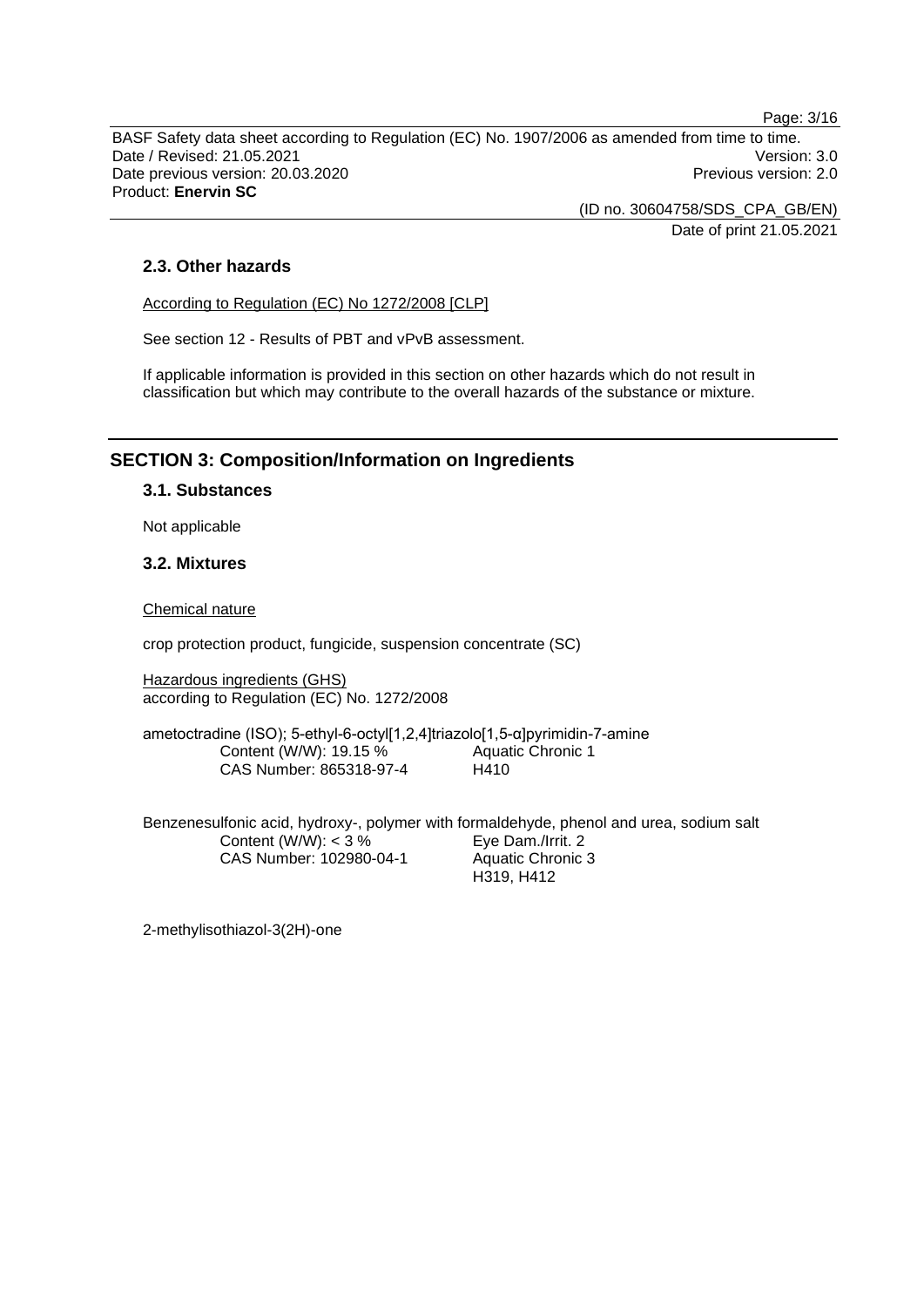Page: 4/16

BASF Safety data sheet according to Regulation (EC) No. 1907/2006 as amended from time to time. Date / Revised: 21.05.2021 Version: 3.0 Date previous version: 20.03.2020 **Previous version: 2.0** Previous version: 2.0 Product: **Enervin SC** 

(ID no. 30604758/SDS\_CPA\_GB/EN)

Date of print 21.05.2021

Content (W/W):  $< 0.01$  % CAS Number: 2682-20-4 EC-Number: 220-239-6 REACH registration number: 01- 2120764690-50 INDEX-Number: 613-326-00-9

> Specific concentration limit: Skin Sens. 1A: >= 0.0015 %

H330, H317, H314, H301 + H311, H400, H410

Acute Tox. 2 (Inhalation - dust)

Acute Tox. 3 (oral) Acute Tox. 3 (dermal) Skin Corr./Irrit. 1B Eye Dam./Irrit. 1 Skin Sens. 1A Aquatic Acute 1 Aquatic Chronic 1 M-factor acute: 10 M-factor chronic: 1

EUH071

Propane-1,2-diol

Content (W/W): < 10 % CAS Number: 57-55-6 EC-Number: 200-338-0 REACH registration number: 01- 2119456809-23

For the classifications not written out in full in this section, including the hazard classes and the hazard statements, the full text is listed in section 16.

## **SECTION 4: First-Aid Measures**

#### **4.1. Description of first aid measures**

Remove contaminated clothing.

Show container, label and/or safety data sheet to physician.

If inhaled: Keep patient calm, remove to fresh air, seek medical attention.

On skin contact: Wash thoroughly with soap and water

On contact with eyes: Wash affected eyes for at least 15 minutes under running water with eyelids held open.

On ingestion: Immediately rinse mouth and then drink 200-300 ml of water, seek medical attention.

#### **4.2. Most important symptoms and effects, both acute and delayed**

Symptoms: Information, i.e. additional information on symptoms and effects may be included in the GHS labeling phrases available in Section 2 and in the Toxicological assessments available in Section 11., (Further) symptoms and / or effects are not known so far

#### **4.3. Indication of any immediate medical attention and special treatment needed**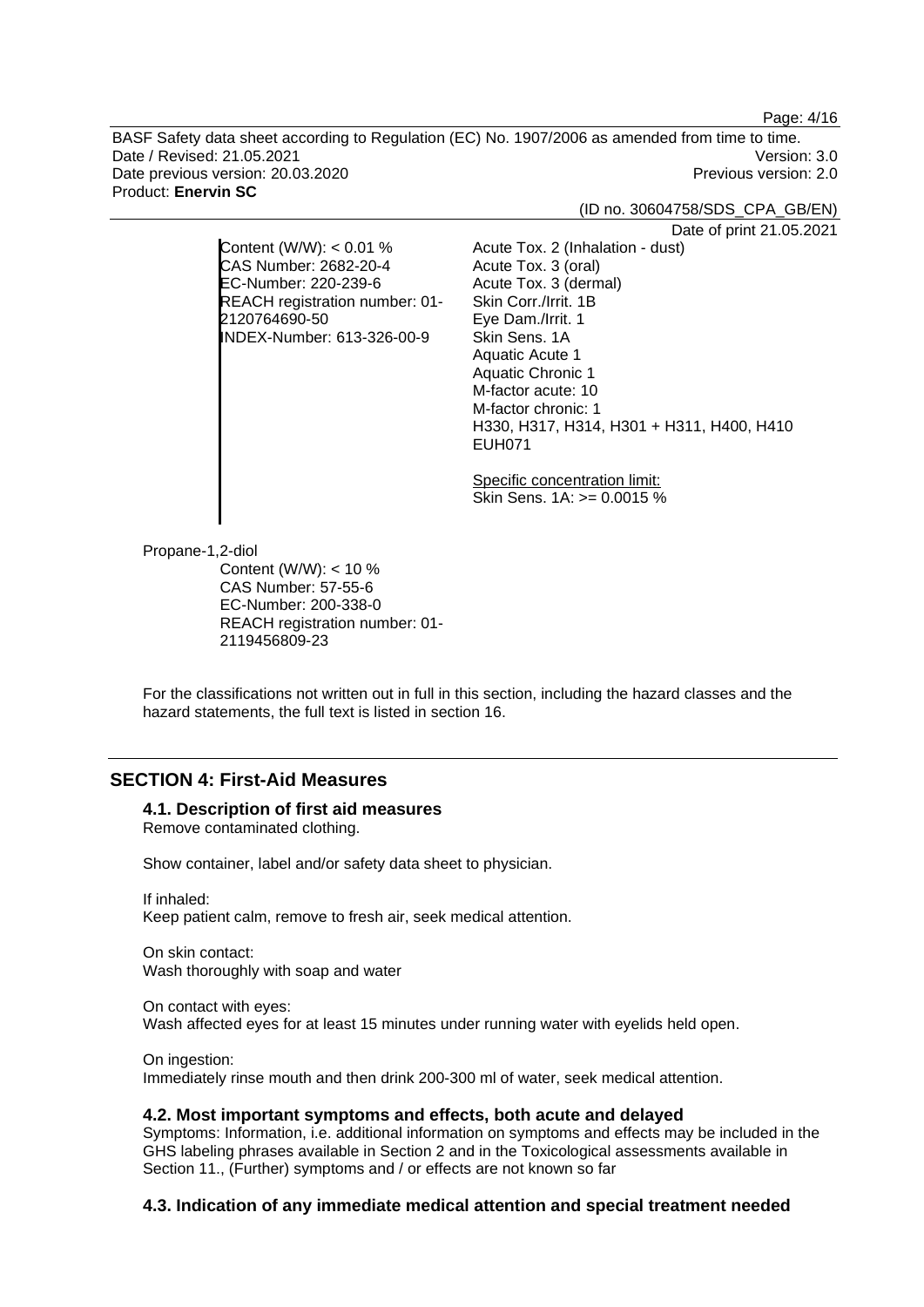Page: 5/16

BASF Safety data sheet according to Regulation (EC) No. 1907/2006 as amended from time to time. Date / Revised: 21.05.2021 Version: 3.0 Date previous version: 20.03.2020 <br>
Previous version: 2.0 Product: **Enervin SC** 

(ID no. 30604758/SDS\_CPA\_GB/EN)

Date of print 21.05.2021

Treatment: Treat according to symptoms (decontamination, vital functions), no known specific antidote.

## **SECTION 5: Fire-Fighting Measures**

#### **5.1. Extinguishing media**

Suitable extinguishing media: water spray, carbon dioxide, foam, dry powder

## **5.2. Special hazards arising from the substance or mixture**

Endangering substances: carbon monoxide, Carbon dioxide, hydrogen chloride, nitrogen oxides, halogenated compounds, sulfur oxides, silica compounds Advice: The substances/groups of substances mentioned can be released in case of fire.

## **5.3. Advice for fire-fighters**

Special protective equipment: Wear self-contained breathing apparatus and chemical-protective clothing.

Further information:

In case of fire and/or explosion do not breathe fumes. Keep containers cool by spraying with water if exposed to fire. Collect contaminated extinguishing water separately, do not allow to reach sewage or effluent systems. Dispose of fire debris and contaminated extinguishing water in accordance with official regulations.

## **SECTION 6: Accidental Release Measures**

#### **6.1. Personal precautions, protective equipment and emergency procedures**

Do not breathe vapour/spray. Use personal protective clothing. Avoid contact with the skin, eyes and clothing.

#### **6.2. Environmental precautions**

Do not discharge into drains/surface waters/groundwater. Do not discharge into the subsoil/soil.

Do not allow contamination of public drains or surface or ground waters. Inform local water plc if spillage enters drains and the Environment Agency (England & Wales), the Scottish Environmental Protection Agency (Scotland), or the Environment and Heritage Service (Northern Ireland) if it enters surface or ground waters. Keep people and animals away.

#### **6.3. Methods and material for containment and cleaning up**

For small amounts: Pick up with suitable absorbent material (e.g. sand, sawdust, general-purpose binder, kieselguhr).

For large amounts: Dike spillage. Pump off product.

Dispose of absorbed material in accordance with regulations. Collect waste in suitable containers, which can be labeled and sealed. Clean contaminated floors and objects thoroughly with water and detergents, observing environmental regulations. Wear suitable protective equipment.

## **6.4. Reference to other sections**

Information regarding exposure controls/personal protection and disposal considerations can be found in section 8 and 13.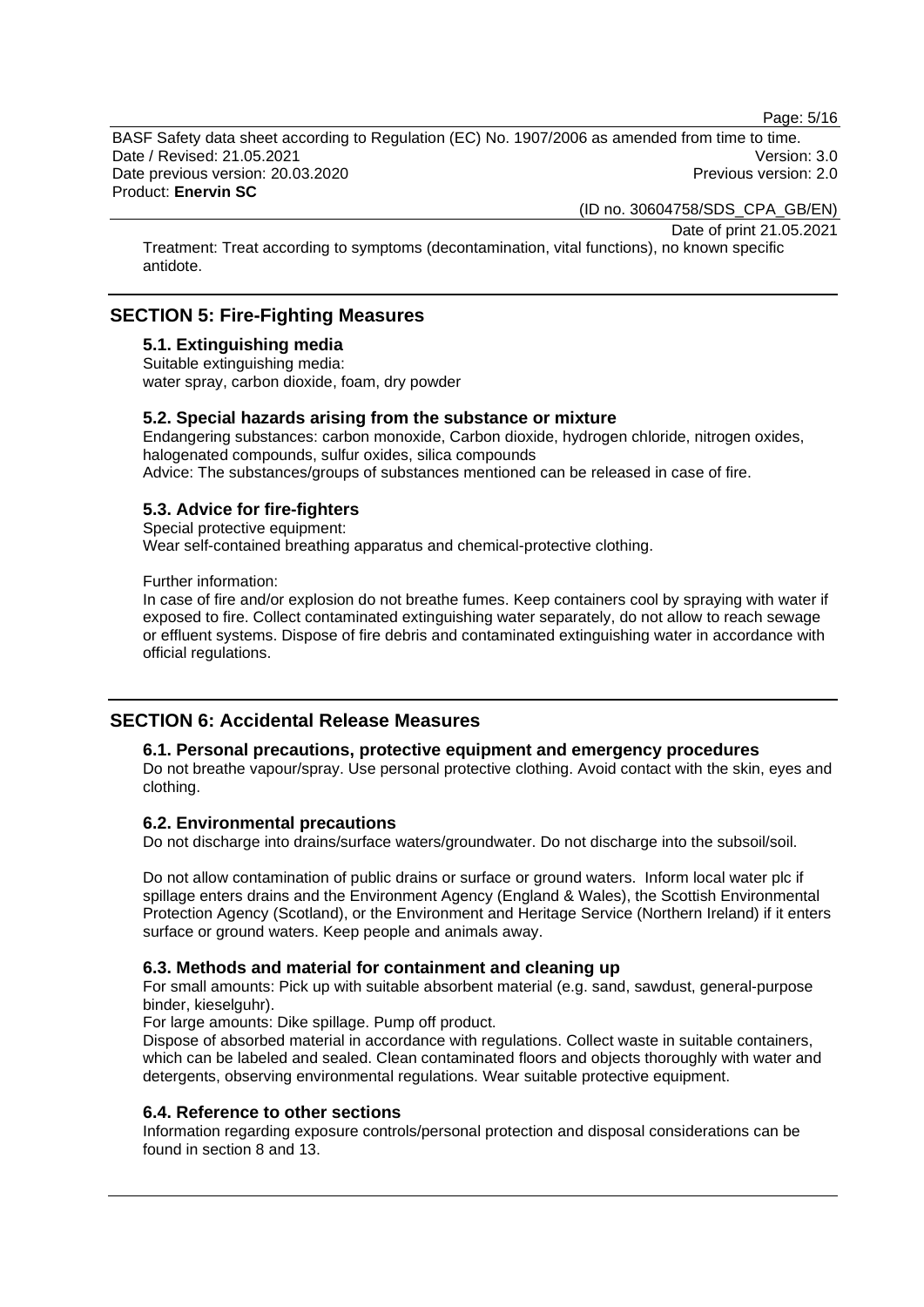Page: 6/16

BASF Safety data sheet according to Regulation (EC) No. 1907/2006 as amended from time to time. Date / Revised: 21.05.2021 Version: 3.0 Date previous version: 20.03.2020 **Previous version: 2.0** Previous version: 2.0 Product: **Enervin SC** 

> (ID no. 30604758/SDS\_CPA\_GB/EN) Date of print 21.05.2021

## **SECTION 7: Handling and Storage**

#### **7.1. Precautions for safe handling**

No special measures necessary if stored and handled correctly. Ensure thorough ventilation of stores and work areas. When using do not eat, drink or smoke. Hands and/or face should be washed before breaks and at the end of the shift.

Protection against fire and explosion:

No special precautions necessary. The substance/product is non-combustible. Product is not explosive.

## **7.2. Conditions for safe storage, including any incompatibilities**

Segregate from foods and animal feeds. Further information on storage conditions: Keep away from heat. Protect from direct sunlight.

Protect from temperatures below: -5 °C

Changes in the properties of the product may occur if substance/product is stored below indicated temperature for extended periods of time.

Protect from temperatures above: 40 °C

Changes in the properties of the product may occur if substance/product is stored above indicated temperature for extended periods of time.

#### **7.3. Specific end use(s)**

For the relevant identified use(s) listed in Section 1 the advice mentioned in this section 7 is to be observed.

## **SECTION 8: Exposure Controls/Personal Protection**

#### **8.1. Control parameters**

Components with occupational exposure limits

none

Refer to the current edition of HSE Guidance Note EH40 Occupational Exposure Limits (United Kingdom). For normal use and handling refer to the product label/leaflet.

#### **8.2. Exposure controls**

#### Personal protective equipment

#### Respiratory protection:

Suitable respiratory protection for higher concentrations or long-term effect: Combination filter for gases/vapours of organic, inorganic, acid inorganic and alkaline compounds (e.g. EN 14387 Type ABEK).

#### Hand protection:

Suitable chemical resistant safety gloves (EN ISO 374-1) also with prolonged, direct contact (Recommended: Protective index 6, corresponding > 480 minutes of permeation time according to EN ISO 374-1): E.g. nitrile rubber (0.4 mm), chloroprene rubber (0.5 mm), butyl rubber (0.7 mm) etc.

Eye protection: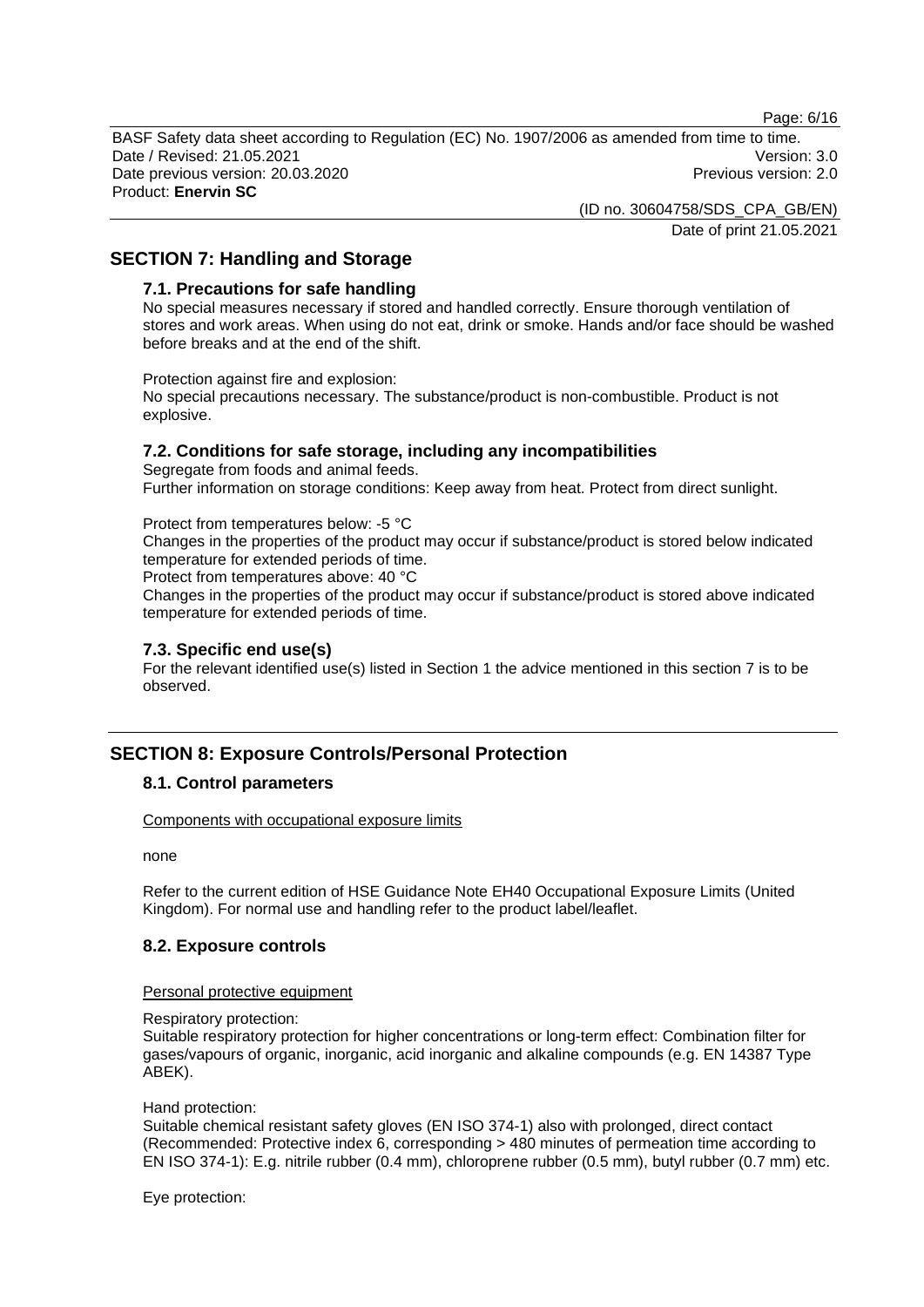Page: 7/16

BASF Safety data sheet according to Regulation (EC) No. 1907/2006 as amended from time to time. Date / Revised: 21.05.2021 Version: 3.0 Date previous version: 20.03.2020 **Previous version: 2.0** Previous version: 2.0 Product: **Enervin SC** 

(ID no. 30604758/SDS\_CPA\_GB/EN)

Date of print 21.05.2021

Safety glasses with side-shields (frame goggles) (e.g. EN 166)

Body protection:

Body protection must be chosen depending on activity and possible exposure, e.g. apron, protecting boots, chemical-protection suit (according to EN 14605 in case of splashes or EN ISO 13982 in case of dust).

General safety and hygiene measures

The statements on personal protective equipment in the instructions for use apply when handling crop-protection agents in final-consumer packing. Wearing of closed work clothing is recommended. Store work clothing separately. Keep away from food, drink and animal feeding stuffs.

## **SECTION 9: Physical and Chemical Properties**

## **9.1. Information on basic physical and chemical properties**

| Form:<br>Colour:<br>Odour:<br>Odour threshold: | liquid<br>off-white<br>faintly aromatic                                                                                                                                                                               |                             |
|------------------------------------------------|-----------------------------------------------------------------------------------------------------------------------------------------------------------------------------------------------------------------------|-----------------------------|
|                                                | Not determined due to potential<br>health hazard by inhalation.                                                                                                                                                       |                             |
| pH value:                                      | approx. 7 - 9<br>(water, 1 %(m), 20 °C)                                                                                                                                                                               |                             |
| Freezing point:                                | -4.1 °C                                                                                                                                                                                                               |                             |
| Boiling point:                                 | approx. 100 °C<br>(1,013 hPa)                                                                                                                                                                                         |                             |
| Flash point:                                   |                                                                                                                                                                                                                       |                             |
|                                                | Non-flammable.                                                                                                                                                                                                        |                             |
| Evaporation rate:                              | not applicable                                                                                                                                                                                                        |                             |
| Flammability:<br>Lower explosion limit:        | not applicable                                                                                                                                                                                                        |                             |
|                                                | As a result of our experience with this<br>product and our knowledge of its<br>composition we do not expect any<br>hazard as long as the product is used<br>appropriately and in accordance with<br>the intended use. |                             |
| Upper explosion limit:                         |                                                                                                                                                                                                                       |                             |
|                                                | As a result of our experience with this<br>product and our knowledge of its<br>composition we do not expect any<br>hazard as long as the product is used<br>appropriately and in accordance with                      |                             |
| Ignition temperature:                          | the intended use.<br>440 °C                                                                                                                                                                                           | (Directive 92/69/EEC, A.15) |
| Vapour pressure:                               | approx. 23 hPa                                                                                                                                                                                                        |                             |
|                                                | (20 °C)                                                                                                                                                                                                               |                             |
|                                                | Information applies to the solvent.                                                                                                                                                                                   |                             |
| Density:                                       | approx. $1.04$ g/cm3<br>(20 °C)                                                                                                                                                                                       | (OECD Guideline 109)        |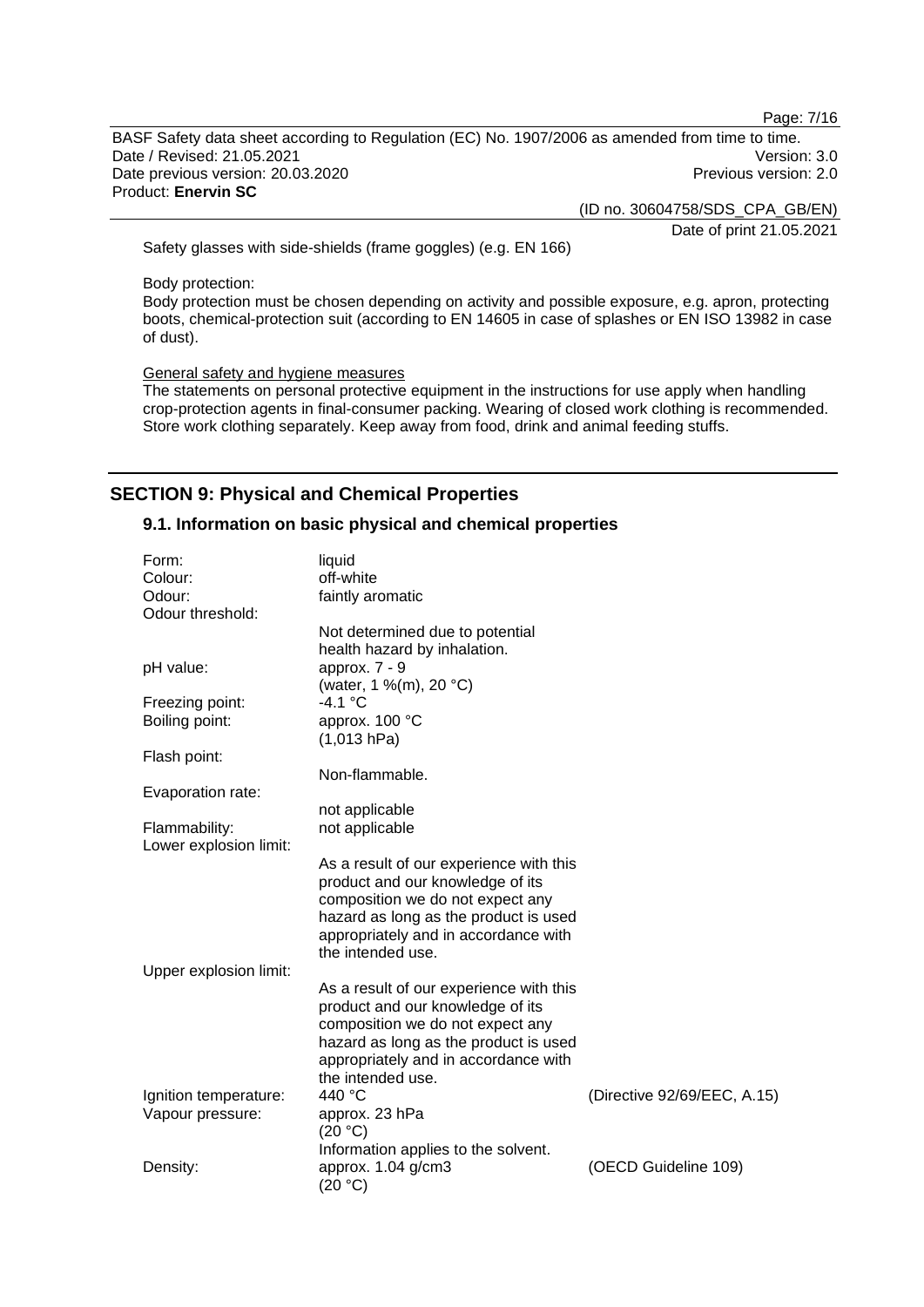Page: 8/16

BASF Safety data sheet according to Regulation (EC) No. 1907/2006 as amended from time to time. Date / Revised: 21.05.2021 Version: 3.0 Date previous version: 20.03.2020 **Previous version: 2.0** Previous version: 2.0 Product: **Enervin SC** 

(ID no. 30604758/SDS\_CPA\_GB/EN)

Date of print 21.05.2021

| Relative vapour density (air):                      |                                                                        |                              |
|-----------------------------------------------------|------------------------------------------------------------------------|------------------------------|
|                                                     | not applicable                                                         |                              |
| Solubility in water:                                | dispersible                                                            |                              |
| Partitioning coefficient n-octanol/water (log Kow): |                                                                        |                              |
|                                                     | not applicable                                                         |                              |
|                                                     | Thermal decomposition: 190 °C, 140 kJ/kg, (DSC (DIN 51007))            |                              |
|                                                     | (onset temperature)                                                    |                              |
|                                                     | 325 °C, 80 kJ/kg, (DSC (DIN 51007))                                    |                              |
|                                                     | (onset temperature)                                                    |                              |
|                                                     | 440 °C, 50 kJ/kg, (DSC (DIN 51007))                                    |                              |
|                                                     | (onset temperature)                                                    |                              |
|                                                     | Not a substance liable to self-decomposition according to UN transport |                              |
|                                                     | regulations, class 4.1.                                                |                              |
| Viscosity, dynamic:                                 | 32 mPa.s                                                               | (OECD 114)                   |
|                                                     | (20 °C, 100 1/s)                                                       |                              |
| Explosion hazard:                                   | not explosive                                                          |                              |
| Fire promoting properties:                          | not fire-propagating                                                   | (Directive 2004/73/EC, A.21) |

## **9.2. Other information**

Other Information: If necessary, information on other physical and chemical parameters is indicated in this section.

## **SECTION 10: Stability and Reactivity**

#### **10.1. Reactivity**

No hazardous reactions if stored and handled as prescribed/indicated.

### **10.2. Chemical stability**

The product is stable if stored and handled as prescribed/indicated.

#### **10.3. Possibility of hazardous reactions**

No hazardous reactions if stored and handled as prescribed/indicated.

#### **10.4. Conditions to avoid**

See SDS section 7 - Handling and storage.

## **10.5. Incompatible materials**

Substances to avoid: strong acids, strong bases, strong oxidizing agents

## **10.6. Hazardous decomposition products**

Hazardous decomposition products: No hazardous decomposition products if stored and handled as prescribed/indicated.

## **SECTION 11: Toxicological Information**

## **11.1. Information on toxicological effects**

Acute toxicity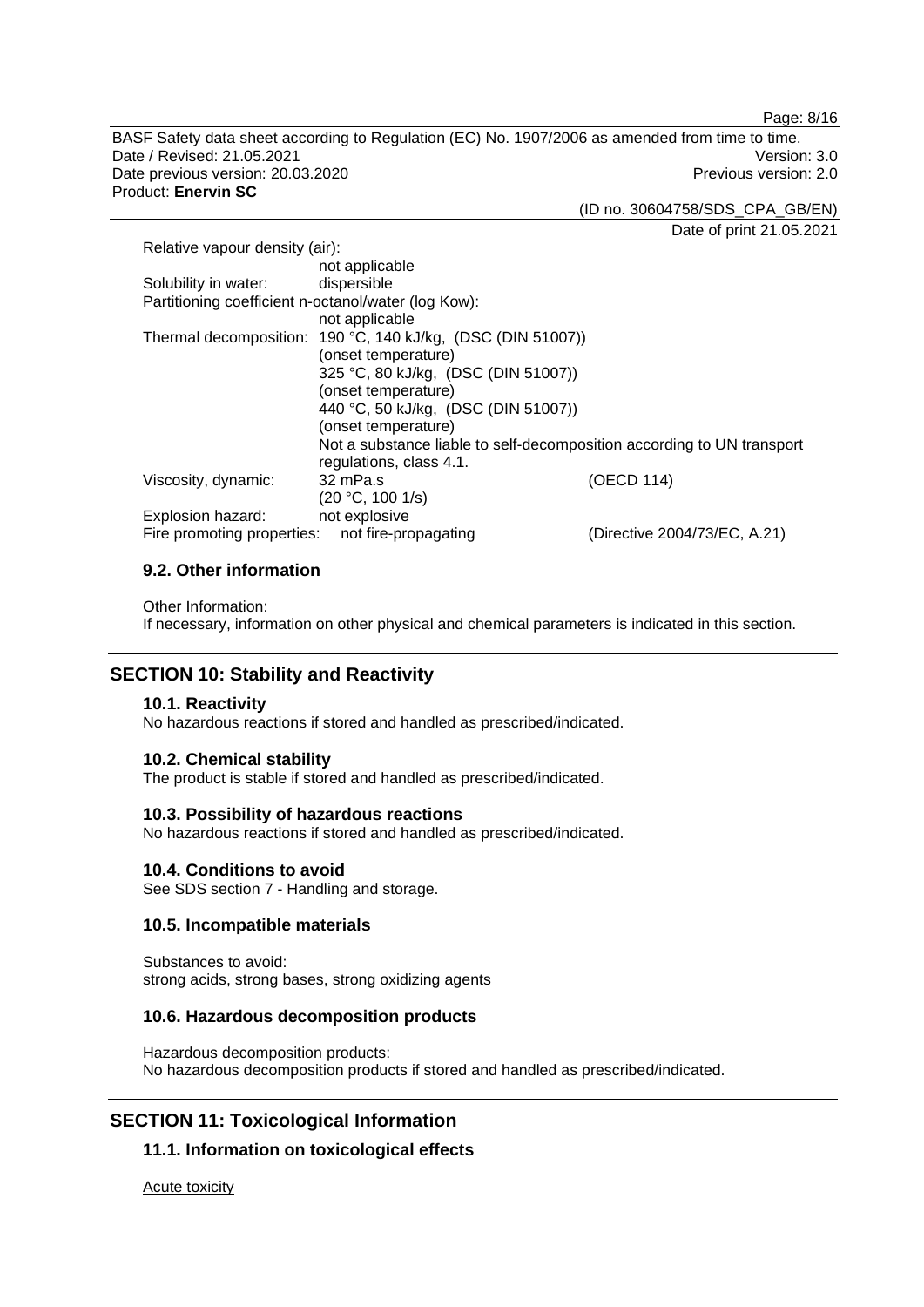Page: 9/16

BASF Safety data sheet according to Regulation (EC) No. 1907/2006 as amended from time to time. Date / Revised: 21.05.2021 Version: 3.0 Date previous version: 20.03.2020 **Previous version: 2.0** Previous version: 2.0 Product: **Enervin SC** 

(ID no. 30604758/SDS\_CPA\_GB/EN)

Date of print 21.05.2021

Assessment of acute toxicity: Virtually nontoxic after a single ingestion. Virtually nontoxic after a single skin contact. Virtually nontoxic by inhalation.

Experimental/calculated data: LD50 rat (oral): > 2,000 mg/kg (OECD Guideline 423) No mortality was observed.

LC50 rat (by inhalation): > 5.1 mg/l 4 h (OECD Guideline 403) No mortality was observed. An aerosol was tested.

LD50 rat (dermal): > 2,000 mg/kg (OECD Guideline 402) No mortality was observed.

#### Irritation

Assessment of irritating effects: Not irritating to the eyes. Not irritating to the skin.

Experimental/calculated data: Skin corrosion/irritation rabbit: non-irritant (OECD Guideline 404)

Serious eye damage/irritation rabbit: non-irritant (OECD Guideline 405)

#### Respiratory/Skin sensitization

#### Assessment of sensitization:

The product has not been tested. The statement has been derived from the properties of the individual components. Sensitization after skin contact possible.

*Information on: 2-methylisothiazol-3(2H)-one Experimental/calculated data: guinea pig: skin sensitizing (OECD Guideline 406)* ----------------------------------

#### Germ cell mutagenicity

Assessment of mutagenicity: The product has not been tested. The statement has been derived from the properties of the individual components. Mutagenicity tests revealed no genotoxic potential.

#### **Carcinogenicity**

#### Assessment of carcinogenicity:

The product has not been tested. The statement has been derived from the properties of the individual components. The results of various animal studies gave no indication of a carcinogenic effect.

#### Reproductive toxicity

Assessment of reproduction toxicity:

The product has not been tested. The statement has been derived from the properties of the individual components. The results of animal studies gave no indication of a fertility impairing effect.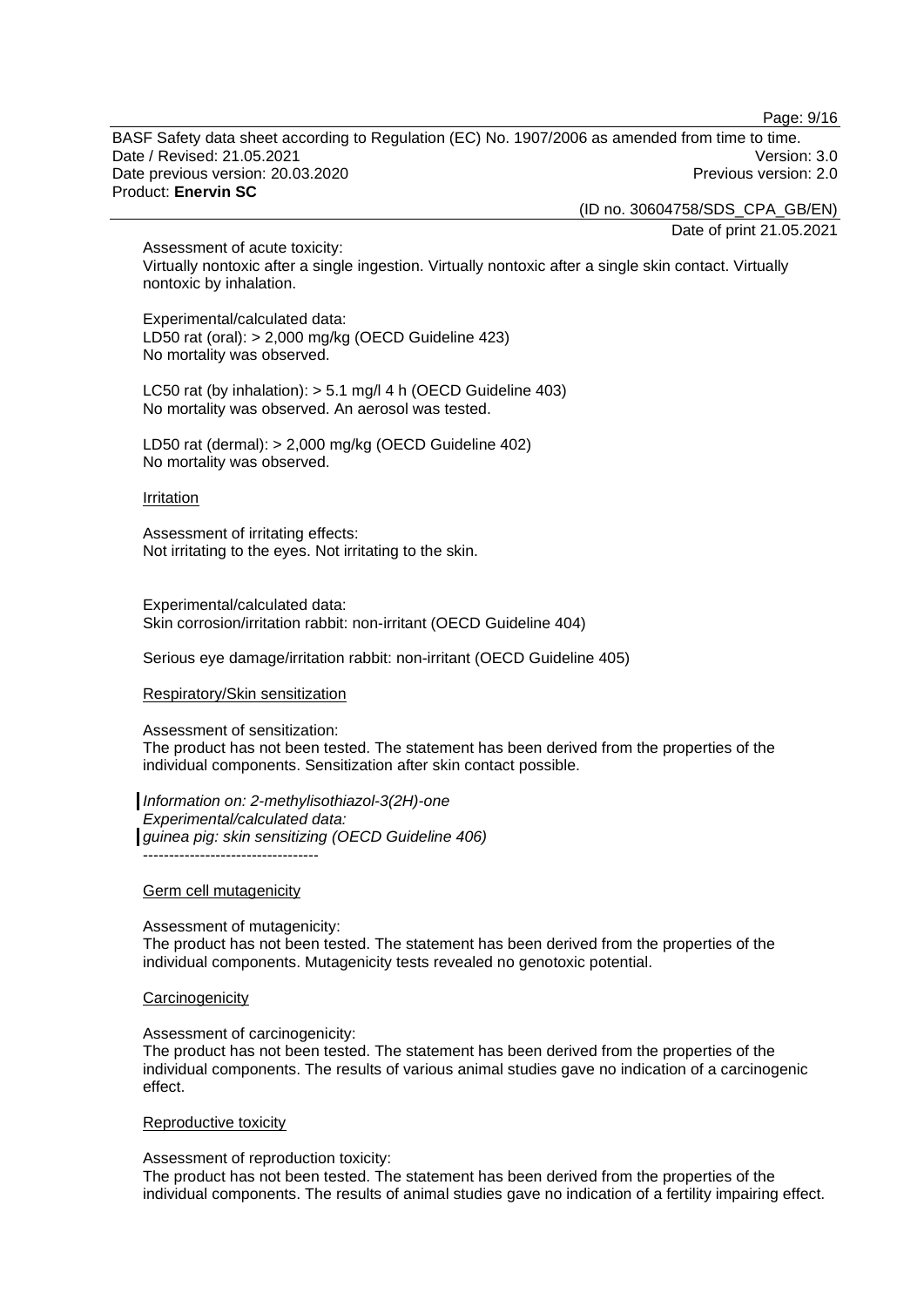Page: 10/16

BASF Safety data sheet according to Regulation (EC) No. 1907/2006 as amended from time to time. Date / Revised: 21.05.2021 Version: 3.0 Date previous version: 20.03.2020 **Previous version: 2.0** Previous version: 2.0 Product: **Enervin SC** 

> (ID no. 30604758/SDS\_CPA\_GB/EN) Date of print 21.05.2021

#### Developmental toxicity

Assessment of teratogenicity:

The product has not been tested. The statement has been derived from the properties of the individual components. Animal studies gave no indication of a developmental toxic effect at doses that were not toxic to the parental animals.

#### Specific target organ toxicity (single exposure)

Assessment of STOT single: Based on the available information there is no specific target organ toxicity to be expected after a single exposure.

Remarks: The product has not been tested. The statement has been derived from the properties of the individual components.

Repeated dose toxicity and Specific target organ toxicity (repeated exposure)

#### Assessment of repeated dose toxicity:

The product has not been tested. The statement has been derived from the properties of the individual components. No substance-specific organtoxicity was observed after repeated administration to animals.

#### Aspiration hazard

No aspiration hazard expected. The product has not been tested. The statement has been derived from the properties of the individual components.

#### Other relevant toxicity information

Misuse can be harmful to health.

## **SECTION 12: Ecological Information**

#### **12.1. Toxicity**

Assessment of aquatic toxicity: Toxic to aquatic life with long lasting effects.

Toxicity to fish: LC50 (96 h) > 120 mg/l, Oncorhynchus mykiss (OECD 203; ISO 7346; 92/69/EEC, C.1, static)

Aquatic invertebrates: EC50 (48 h) > 147.7 mg/l, Daphnia magna (OECD Guideline 202, part 1, other)

Aquatic plants: EC50 (72 h) > 100 mg/l (growth rate), Pseudokirchneriella subcapitata (OECD Guideline 201, other)

*Information on: ametoctradine (ISO); 5-ethyl-6-octyl[1,2,4]triazolo[1,5-α]pyrimidin-7-amine Chronic toxicity to aquatic invertebrates:*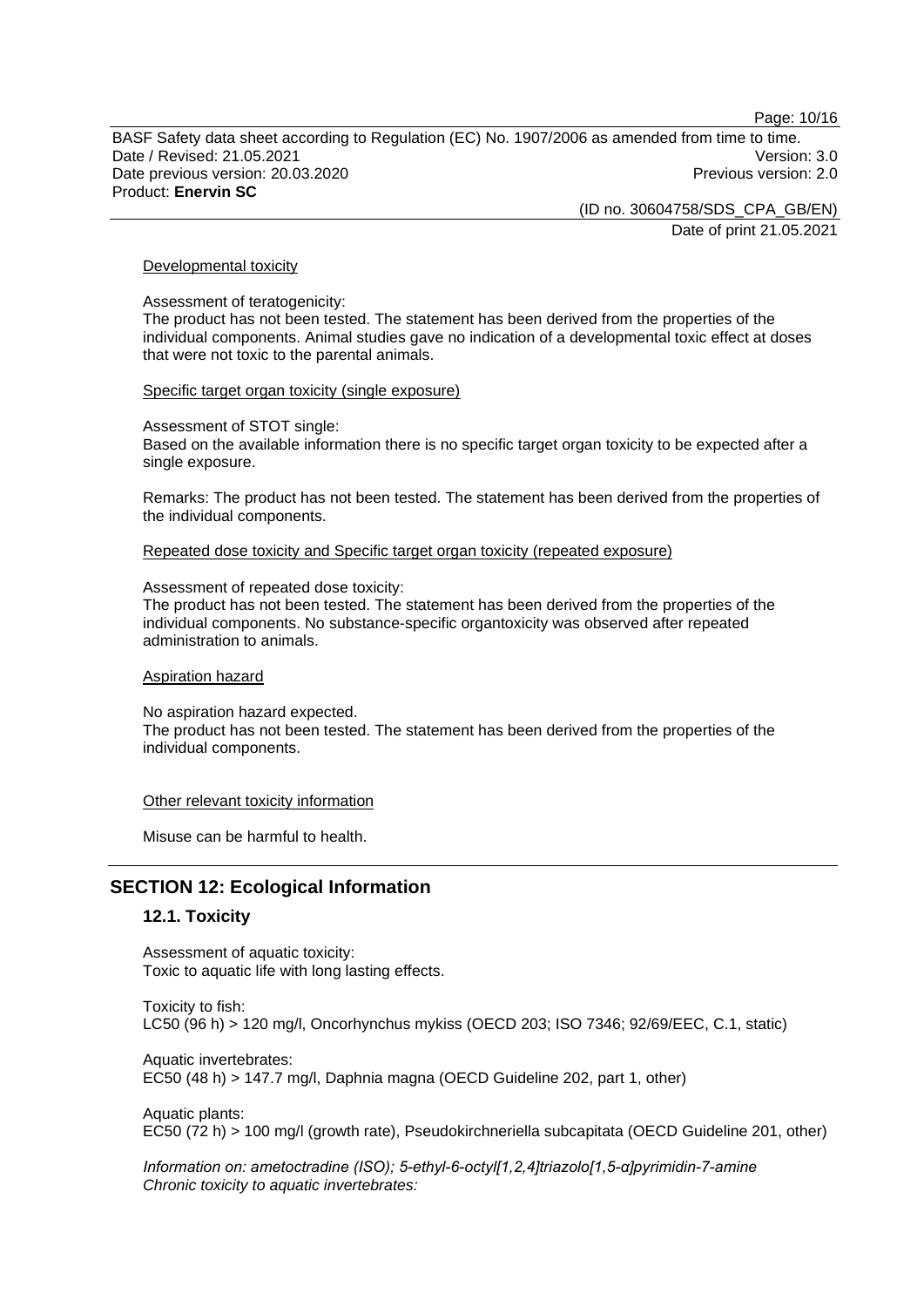Page: 11/16

BASF Safety data sheet according to Regulation (EC) No. 1907/2006 as amended from time to time. Date / Revised: 21.05.2021 Version: 3.0 Date previous version: 20.03.2020 **Previous version: 2.0** Previous version: 2.0 Product: **Enervin SC** 

(ID no. 30604758/SDS\_CPA\_GB/EN)

Date of print 21.05.2021

*No observed effect concentration (21 d) 0.044 mg/l, Daphnia magna (OECD Guideline 211, semistatic)*  ----------------------------------

## **12.2. Persistence and degradability**

Assessment biodegradation and elimination (H2O): The product has not been tested. The statement has been derived from the properties of the individual components.

*Information on: ametoctradine (ISO); 5-ethyl-6-octyl[1,2,4]triazolo[1,5-α]pyrimidin-7-amine Assessment biodegradation and elimination (H2O): According to OECD criteria the product is not readily biodegradable but inherently biodegradable.*  ----------------------------------

## **12.3. Bioaccumulative potential**

Assessment bioaccumulation potential: The product has not been tested. The statement has been derived from the properties of the individual components.

*Information on: ametoctradine (ISO); 5-ethyl-6-octyl[1,2,4]triazolo[1,5-α]pyrimidin-7-amine Bioaccumulation potential:* 

*Bioconcentration factor (BCF): 197 - 202, Lepomis macrochirus Accumulation in organisms is not to be expected.*  ----------------------------------

## **12.4. Mobility in soil**

Assessment transport between environmental compartments: Volatility: The product has not been tested. The statement has been derived from the properties of the individual components.

*Information on: ametoctradine (ISO); 5-ethyl-6-octyl[1,2,4]triazolo[1,5-α]pyrimidin-7-amine Assessment transport between environmental compartments: Adsorption in soil: Following exposure to soil, adsorption to solid soil particles is probable, therefore contamination of groundwater is not expected.* ----------------------------------

## **12.5. Results of PBT and vPvB assessment**

The product does not contain a substance fulfilling the PBT (persistent/bioaccumulative/toxic) criteria or the vPvB (very persistent/very bioaccumulative) criteria.

## **12.6. Other adverse effects**

The product does not contain substances that are listed in Regulation (EC) 1005/2009 on substances that deplete the ozone layer.

## **12.7. Additional information**

Other ecotoxicological advice: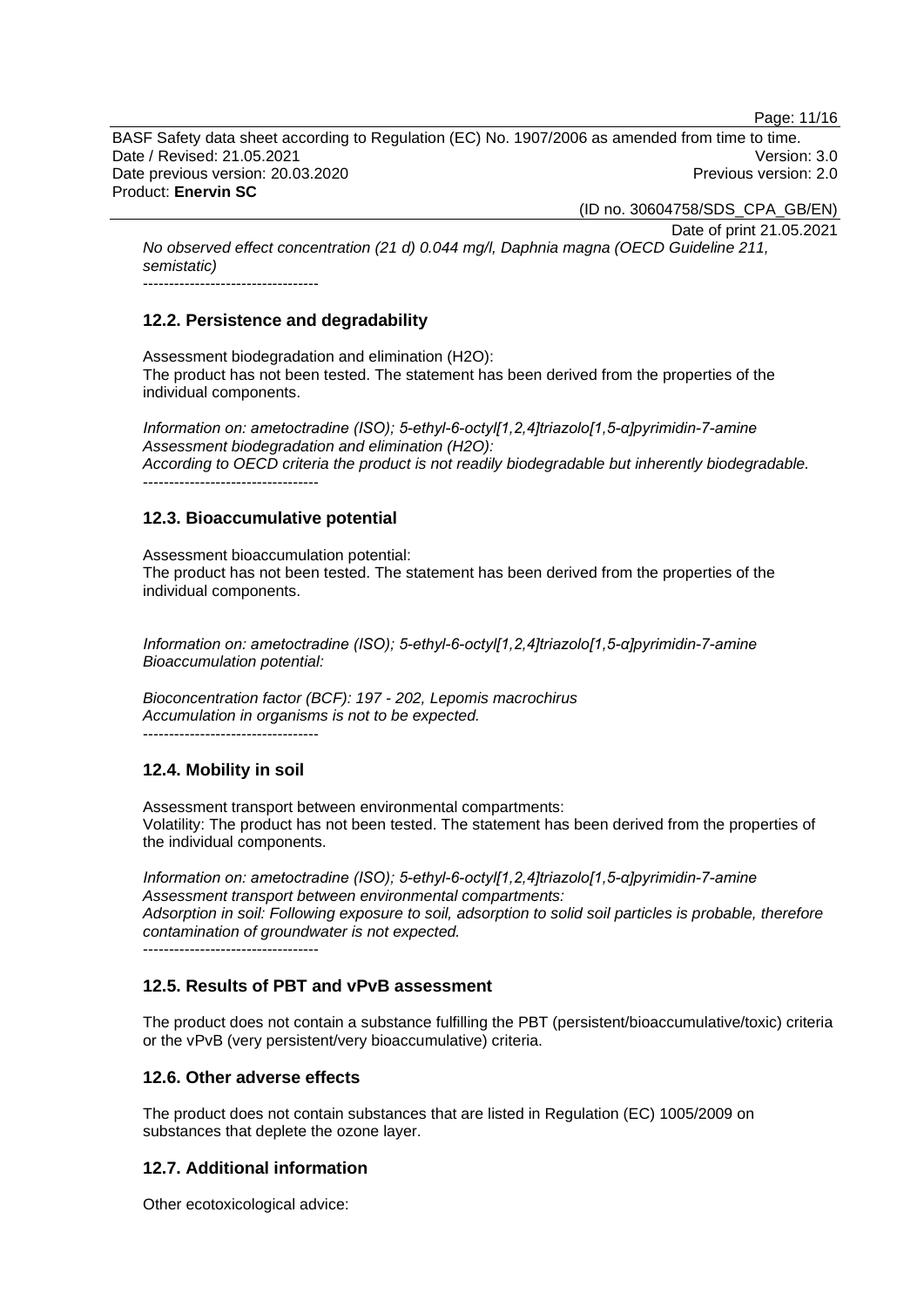Page: 12/16

BASF Safety data sheet according to Regulation (EC) No. 1907/2006 as amended from time to time. Date / Revised: 21.05.2021 Version: 3.0 Date previous version: 20.03.2020 **Previous version: 2.0** Previous version: 2.0 Product: **Enervin SC** 

(ID no. 30604758/SDS\_CPA\_GB/EN)

Date of print 21.05.2021

Do not discharge product into the environment without control.

## **SECTION 13: Disposal Considerations**

## **13.1. Waste treatment methods**

Must be disposed of or incinerated in accordance with local regulations.

The UK Environmental Protection (Duty of Care) Regulations (EP) and amendments should be noted (United Kingdom).

This product and any uncleaned containers must be disposed of as hazardous waste in accordance with the 2005 Hazardous Waste Regulations and amendments (United Kingdom)

Contaminated packaging:

Contaminated packaging should be emptied as far as possible and disposed of in the same manner as the substance/product.

## **SECTION 14: Transport Information**

#### **Land transport**

| UN number<br>UN proper shipping name:<br>Transport hazard class(es):<br>Packing group:<br>Environmental hazards:<br>Special precautions for<br>user: | <b>UN3082</b><br>ENVIRONMENTALLY HAZARDOUS SUBSTANCE, LIQUID,<br>N.O.S. (contains AMETOCTRADIN)<br>9. EHSM<br>Ш<br>ves<br>None known |
|------------------------------------------------------------------------------------------------------------------------------------------------------|--------------------------------------------------------------------------------------------------------------------------------------|
| <b>RID</b>                                                                                                                                           |                                                                                                                                      |
| UN number<br>UN proper shipping name:                                                                                                                | <b>UN3082</b><br>ENVIRONMENTALLY HAZARDOUS SUBSTANCE, LIQUID,<br>N.O.S. (contains AMETOCTRADIN)                                      |
| Transport hazard class(es):<br>Packing group:<br>Environmental hazards:<br>Special precautions for<br>user:                                          | 9, EHSM<br>Ш<br>ves<br>None known                                                                                                    |
| <b>Inland waterway transport</b><br><b>ADN</b>                                                                                                       |                                                                                                                                      |
| UN number<br>UN proper shipping name:                                                                                                                | <b>UN3082</b><br>ENVIRONMENTALLY HAZARDOUS SUBSTANCE, LIQUID,<br>N.O.S. (contains AMETOCTRADIN)                                      |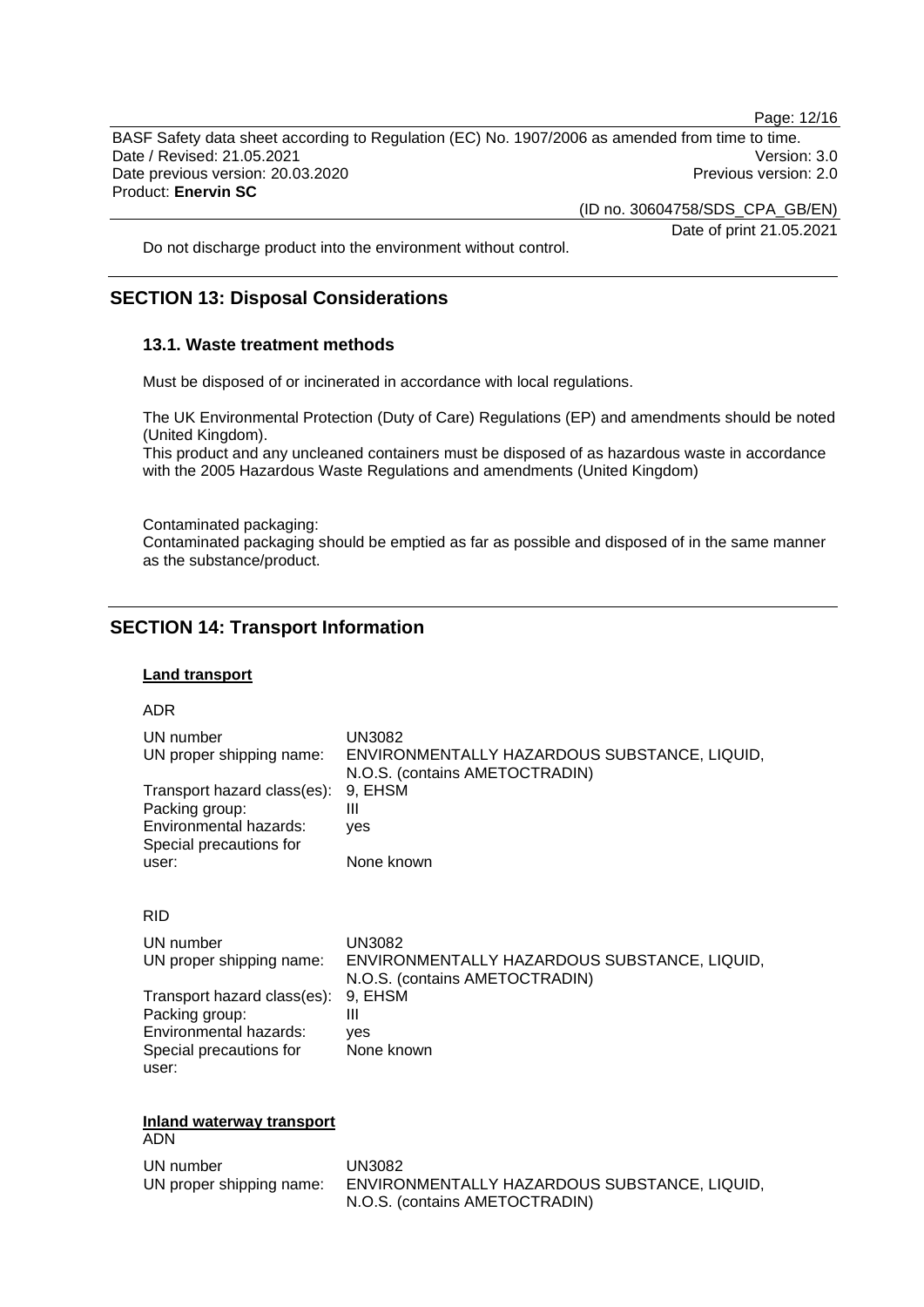Page: 13/16

BASF Safety data sheet according to Regulation (EC) No. 1907/2006 as amended from time to time. Date / Revised: 21.05.2021 Version: 3.0 Date previous version: 20.03.2020 **Previous version: 2.0** Previous version: 2.0 Product: **Enervin SC** 

(ID no. 30604758/SDS\_CPA\_GB/EN)

Date of print 21.05.2021

Transport hazard class(es): 9, EHSM Packing group: III Environmental hazards: yes Special precautions for user: None known

Transport in inland waterway vessel Not evaluated

## **Sea transport**

#### IMDG

| UN number:                       | UN 3082                                      |
|----------------------------------|----------------------------------------------|
| UN proper shipping name:         | ENVIRONMENTALLY HAZARDOUS SUBSTANCE, LIQUID, |
|                                  | N.O.S. (contains AMETOCTRADIN)               |
| Transport hazard class(es):      | 9. EHSM                                      |
| Packing group:                   | Ш                                            |
| Environmental hazards:           | yes                                          |
|                                  | Marine pollutant: YES                        |
| Special precautions for<br>user: | None known                                   |

## **Air transport**

IATA/ICAO

| UN number:<br>UN proper shipping name: | UN 3082<br>ENVIRONMENTALLY HAZARDOUS SUBSTANCE, LIQUID, |
|----------------------------------------|---------------------------------------------------------|
|                                        | N.O.S. (contains AMETOCTRADIN)                          |
| Transport hazard class(es): 9, EHSM    |                                                         |
| Packing group:                         | Ш                                                       |
| Environmental hazards:                 | ves                                                     |
| Special precautions for                | None known                                              |
| user:                                  |                                                         |

#### **14.1. UN number**

See corresponding entries for "UN number" for the respective regulations in the tables above.

## **14.2. UN proper shipping name**

See corresponding entries for "UN proper shipping name" for the respective regulations in the tables above.

## **14.3. Transport hazard class(es)**

See corresponding entries for "Transport hazard class(es)" for the respective regulations in the tables above.

#### **14.4. Packing group**

See corresponding entries for "Packing group" for the respective regulations in the tables above.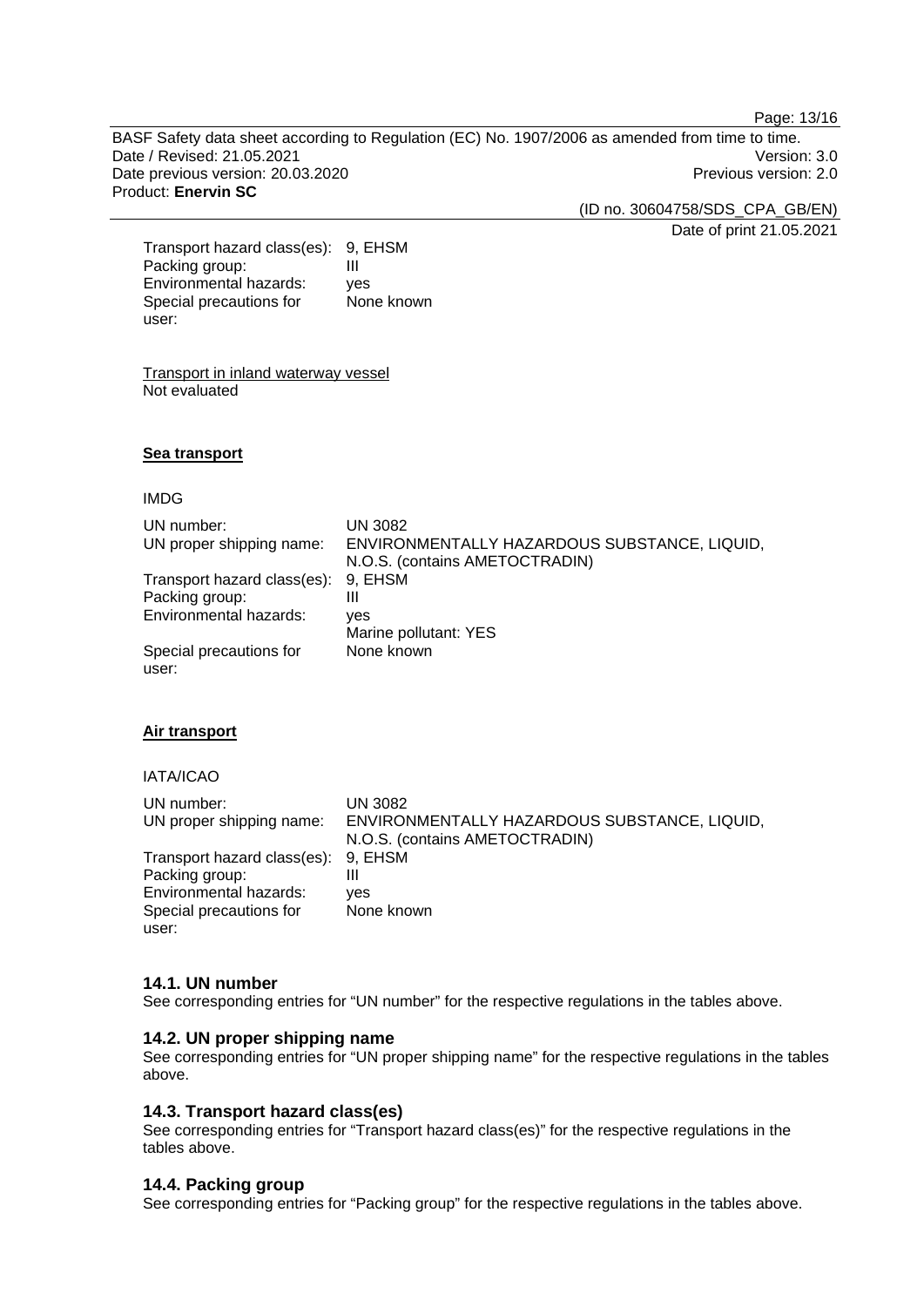Page: 14/16

BASF Safety data sheet according to Regulation (EC) No. 1907/2006 as amended from time to time. Date / Revised: 21.05.2021 Version: 3.0 Date previous version: 20.03.2020 **Previous version: 2.0** Previous version: 2.0 Product: **Enervin SC** 

> (ID no. 30604758/SDS\_CPA\_GB/EN) Date of print 21.05.2021

## **14.5. Environmental hazards**

See corresponding entries for "Environmental hazards" for the respective regulations in the tables above.

#### **14.6. Special precautions for user**

See corresponding entries for "Special precautions for user" for the respective regulations in the tables above.

## **14.7. Transport in bulk according to Annex II of MARPOL and the IBC Code**

| Regulation:         | Not evaluated |
|---------------------|---------------|
| Shipment approved:  | Not evaluated |
| Pollution name:     | Not evaluated |
| Pollution category: | Not evaluated |
| Ship Type:          | Not evaluated |

#### **Further information**

Product may be shipped as non-hazardous in suitable packages containing a net quantity of 5 L or less under the provisions of various regulatory agencies: ADR, RID, ADN: Special Provision 375; IMDG: 2.10.2.7; IATA: A197; TDG: Special Provision 99(2); 49CFR: §171.4 (c) (2).

This product is subject to the most recent edition of "The Carriage of Dangerous Goods and Use of Transportable Pressure Equipment Regulations" and their amendments (United Kingdom).

## **SECTION 15: Regulatory Information**

## **15.1. Safety, health and environmental regulations/legislation specific for the substance or mixture**

Prohibitions, Restrictions and Authorizations

Annex XVII of Regulation (EC) No 1907/2006: Number on List: 3

Restrictions of Regulation (EC) No 1907/2006, Annex XVII, do not apply for the intended use(s) of the product given in this SDS.

Directive 2012/18/EU - Control of Major Accident Hazards involving dangerous substances (EU): List entry in regulation: E2

This product is classified under the European CLP Regulation. (United Kingdom) The data should be considered when making any assessment under the Control of Substances Hazardous to Health Regulations (COSHH), and related guidance, for example, 'COSHH Essentials' (United Kingdom).

This product may be subject to the Control of Major Accident Hazards Regulations (COMAH), and amendments if specific threshold tonnages are exceeded (United Kingdom).

## **15.2. Chemical Safety Assessment**

Advice on product handling can be found in sections 7 and 8 of this safety data sheet.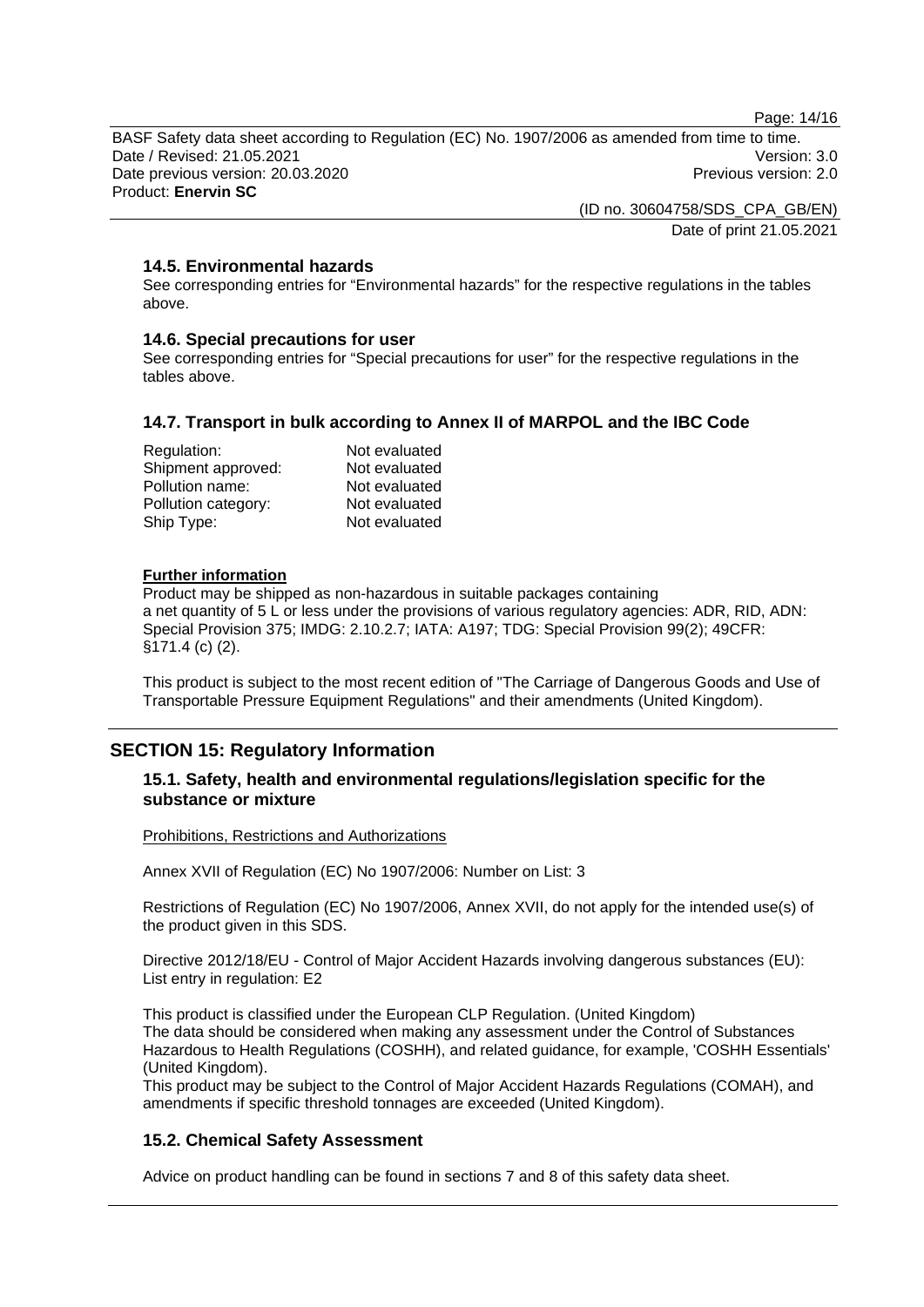Page: 15/16

BASF Safety data sheet according to Regulation (EC) No. 1907/2006 as amended from time to time. Date / Revised: 21.05.2021 Version: 3.0 Date previous version: 20.03.2020 **Previous version: 2.0** Previous version: 2.0 Product: **Enervin SC** 

(ID no. 30604758/SDS\_CPA\_GB/EN)

Date of print 21.05.2021

## **SECTION 16: Other Information**

For proper and safe use of this product, please refer to the approval conditions laid down on the product label.

|                      | Full text of the classifications, including the hazard classes and the hazard statements, if mentioned |
|----------------------|--------------------------------------------------------------------------------------------------------|
| in section 2 or 3:   |                                                                                                        |
| Skin Sens.           | Skin sensitization                                                                                     |
| Aquatic Chronic      | Hazardous to the aquatic environment - chronic                                                         |
| Eye Dam./Irrit.      | Serious eye damage/eye irritation                                                                      |
| Acute Tox.           | Acute toxicity                                                                                         |
| Skin Corr./Irrit.    | Skin corrosion/irritation                                                                              |
| <b>Aquatic Acute</b> | Hazardous to the aquatic environment - acute                                                           |
| H317                 | May cause an allergic skin reaction.                                                                   |
| H411                 | Toxic to aquatic life with long lasting effects.                                                       |
| <b>EUH401</b>        | To avoid risks to human health and the environment, comply with the<br>instructions for use.           |
| H410                 | Very toxic to aquatic life with long lasting effects.                                                  |
| H <sub>3</sub> 19    | Causes serious eye irritation.                                                                         |
| H412                 | Harmful to aquatic life with long lasting effects.                                                     |
| H <sub>330</sub>     | Fatal if inhaled.                                                                                      |
| H314                 | Causes severe skin burns and eye damage.                                                               |
| $H301 + H311$        | Toxic if swallowed or in contact with skin                                                             |
| H400                 | Very toxic to aquatic life.                                                                            |
| <b>EUH071</b>        | Corrosive to the respiratory tract.                                                                    |

#### Abbreviations

ADR = The European Agreement concerning the International Carriage of Dangerous Goods by Road. ADN = The European Agreement concerning the International Carriage of Dangerous Goods by Inland waterways. ATE = Acute Toxicity Estimates. CAO = Cargo Aircraft Only. CAS = Chemical Abstract Service. CLP = Classification, Labelling and Packaging of substances and mixtures. DIN = German national organization for standardization.  $DNEL = Derived No Effect Level. EC50 = Effective$ concentration median for 50% of the population.  $EC = European Community$ .  $EN = European Standards$ . IARC = International Agency for Research on Cancer. IATA = International Air Transport Association. IBC-Code = Intermediate Bulk Container code. IMDG = International Maritime Dangerous Goods Code. ISO = International Organization for Standardization. STEL = Short-Term Exposure Limit. LC50 = Lethal concentration median for 50% of the population. LD50 = Lethal dose median for 50% of the population. TLV = Threshold Limit Value. MARPOL = The International Convention for the Prevention of Pollution from Ships. NEN = Dutch Norm. NOEC = No Observed Effect Concentration. OEL = Occupational Exposure Limit. OECD = Organization for Economic Cooperation and Development. PBT = Persistent, Bioaccumulative and Toxic. PNEC = Predicted No Effect Level. PPM = Parts per million. RID = The European Agreement concerning the International Carriage of Dangerous Goods by Rail. TWA = Time Weight Average. UN-number = UN number at transport.  $vPvB = verv$  Persistent and very Bioaccumulative.

The data contained in this safety data sheet are based on our current knowledge and experience and describe the product only with regard to safety requirements. This safety data sheet is neither a Certificate of Analysis (CoA) nor technical data sheet and shall not be mistaken for a specification agreement. Identified uses in this safety data sheet do neither represent an agreement on the corresponding contractual quality of the substance/mixture nor a contractually designated use. It is the responsibility of the recipient of the product to ensure any proprietary rights and existing laws and legislation are observed.